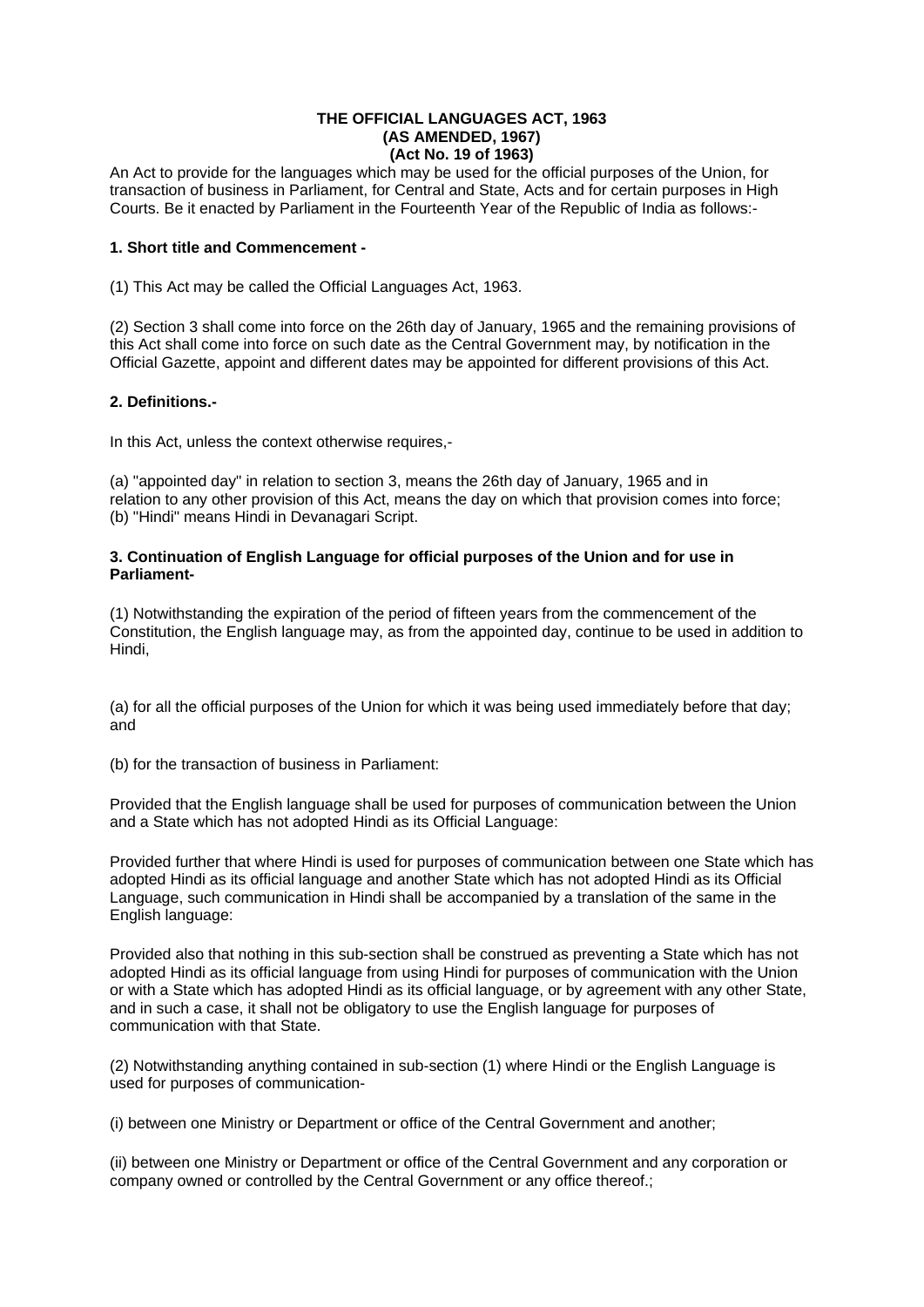(iii) between any corporation or company owned or controlled by the Central Government or any office thereof and another,

 Translation of such communication in the English language or, as the case may be, in Hindi shall also be provided till such date as the staff of the concerned Ministry, Department, office or the corporation or company aforesaid have acquired a working knowledge of Hindi.

(3) Notwithstanding anything contained in sub-section (1) both Hindi and the English languages shall be used for-

(i) resolutions, general orders, rules, notifications, administrative or other reports or press communiqués issued or made by the Central Government or by a Ministry, Department or office thereof or by a corporation or company owned or controlled by the Central Government or by any office of such corporation or company;

(ii) administrative and other reports and official papers laid before a House or the Houses of Parliament;

(iii) contracts and agreements executed, and licenses, permits, notices and forms of tender issued, by or on behalf of the Central Government or any Ministry, Department or office thereof or by a corporation or company owned or controlled by the Central Government or by any office of such corporation or company.

(4) Without prejudice to the provisions of sub-section (1) or sub-section (2) or sub-section (3) the Central Government may, by rules made under section 8, provide for the language/languages to be used for the official purpose of the Union, including the working of any Ministry, Department, Section or Office and in making such rules, due consideration shall be given to the quick and efficient disposal of the official business and the interests of the general public and in particular, the rules so made shall ensure that persons serving in connection with the affairs of the Union and having proficiency either in Hindi or in the English language may function effectively and that they are not placed at a disadvantage on the ground that they do not have proficiency in both the languages.

(5) The provisions of clause (a) of sub-section (1), and the provisions of sub-section (2), sub-section (3) and sub-section (4) shall remain in force until resolutions for the discontinuance of the use of the English language for the purposes mentioned therein have been passed by the legislatures of all the States which have not adopted Hindi as their Official Language and until after considering the resolution aforesaid, a resolution for such discontinuance has been passed by each House of Parliament.

### **4. Committee on Official Language-**

(1) After the expiration of ten years from the date on which section 3 comes into force, there shall be constituted a Committee on Official language, on a resolution to that effect being moved in either House of Parliament with the previous sanction of the President and passed by both Houses.

(2) The Committee shall consist of thirty members, of whom twenty shall be members of the House of the people and ten shall be members of the Council of States, to be elected respectively the members of the House of the People and the members of the Council of States in accordance with the system of proportional representation by means of the single transferable vote.

(3) It shall be the duty of the Committee to review the progress made in the use of Hindi for the official purposes of the Union and submit a report to the President making recommendations thereon and the President shall cause the report to be laid before each House of Parliament, and sent to all the State Governments.

(4) The President may, after consideration of the report referred to in sub-section (3), and the views, if any, expressed by the State Government thereon, issue directions in accordance with the whole or any part of that report :